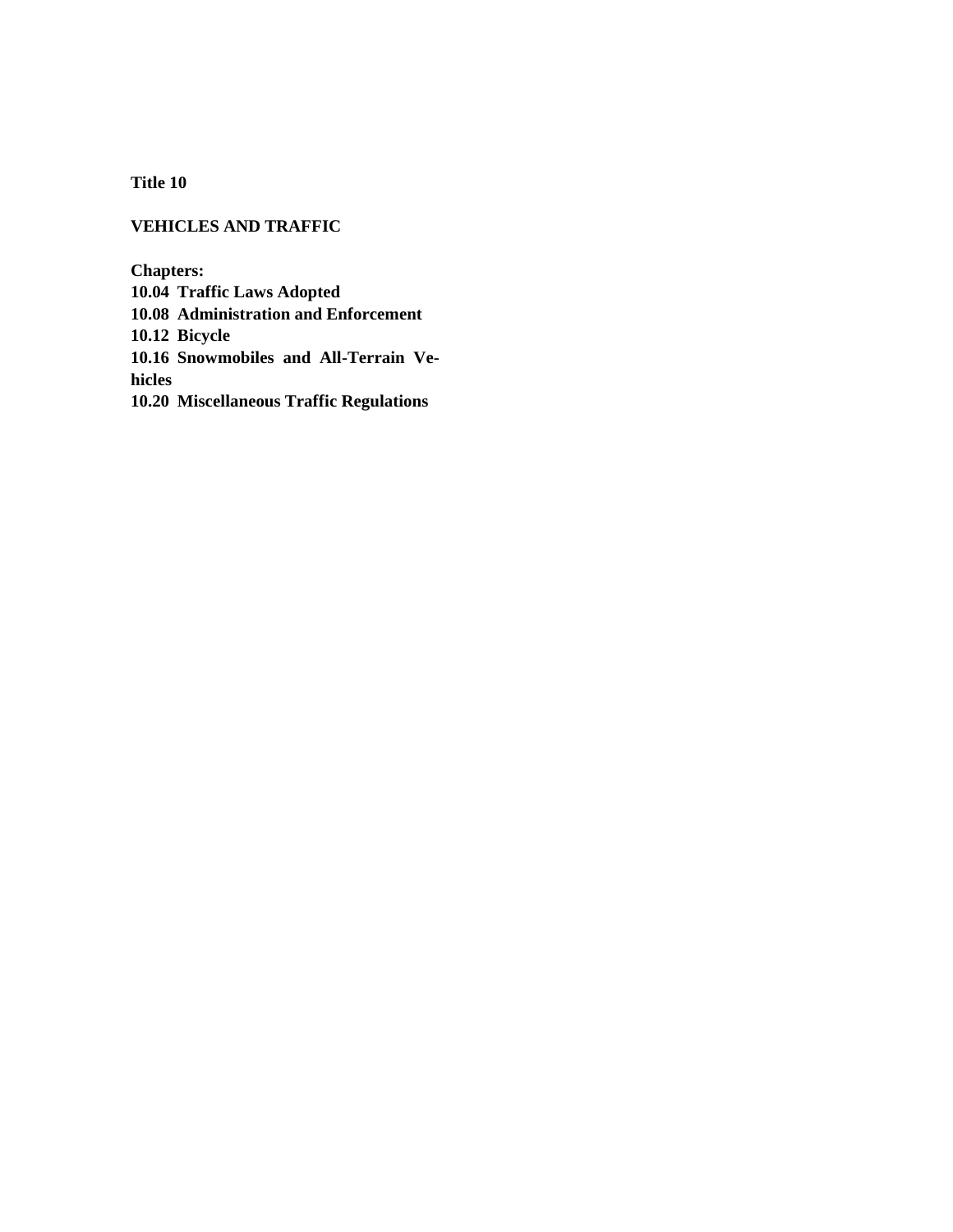### **TRAFFIC LAWS ADOPTED**

**Sections:**

**10.04.010 State traffic laws adopted.**

**10.04.020 Speed limits.**

**10.04.030 Authority to erect and maintain stop signs.**

**10.04.040 Parking.**

**10.04.045 Traffic regulation/signage.**

**10.04.050 Nonmoving violation and registration program.**

**10.04.060 Restricted parking zones at White Oak Park, beach and boat launch.**

#### **10.04.010 State traffic laws adopted.**

A. Except as otherwise specifically provided in this title, all provisions of Chapters 340 to 348, Wis. Stats., describing and defining regulations with respect to vehicles and traffic for which the penalty is a forfeiture only, including penalties to be imposed and procedures for prosecution, are adopted and by reference made a part of this title as if fully set forth in this chapter. Any act required to be performed or prohibited by any statute incorporated herein by reference is required or prohibited by this title. Any future amendments, revisions or modifications of statutes incorporated herein are intended to be made part of this title in order to secure uniform statewide regulation of traffic on the highways, streets and alleys.

B. In addition to the sections of the Wisconsin Statutes previously adopted, there is also adopted in its entirety WAC Chapter Trans. 305, entitled "Standards for Motor Vehicle Equipment," and as it may be amended from time to time. (Prior code § 7.01)

#### **10.04.020 Speed limits.**

A. State Speed Limits Adopted. The provisions of Sections 346.57 and 346.59, Wis. Stats., relating to the maximum and minimum speed of vehicles are adopted as part of this section as if fully set forth.

B. Speed limits for town streets and highways may be established by resolution of the town board.

C. Modified Speed Limits Adopted. Wherever, pursuant to powers specified in Section 349.11, Wis. Stats., the State Department of Transportation with respect to the State Trunk Highway system, and wherever pursuant to the powers specified in Section 349.11, Wis. Stats., the Racine County board with respect to the highways under its jurisdiction, shall determine, upon the basis of an engineering and traffic investigation, that the speed limits established by Section 349.11, Wis. Stats., are not reasonable or safe under the conditions found to exist at any intersection or other place or upon any part of a highway, and the State Department of Transportation or the Racine County board as the case may be, has determined and declared a different speed limit at such location and has posted such areas and has indicated by appropriate signs the speed limits, such speed limits thereby determined and established are declared to be the speed limits of such areas under this chapter, and such speed limits are adopted by reference as a part of this chapter. (Editorially amended during 2001 codification; prior code  $\S$  7.03(1) and (3))

# **10.04.030 Authority to erect and maintain stop signs.**

The town highway department is authorized and directed to procure, erect and maintain official stop signs conforming to the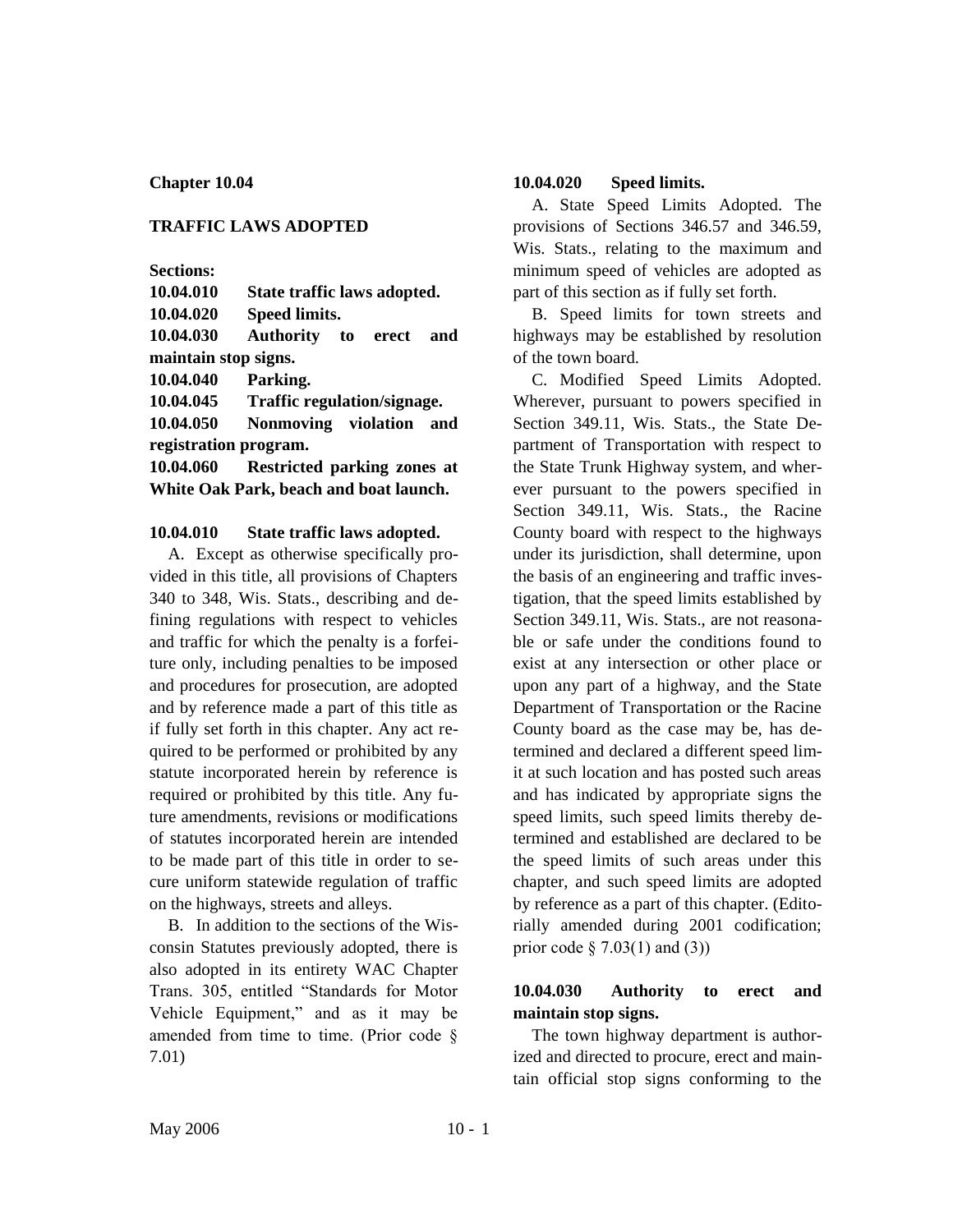rules of the State Department of Transportation at such intersections. (Prior code § 7.04(2)(e))

### **10.04.040 Parking.**

A. For the purpose of this section, a "residence district" is defined as a territory where the frontage on such highway for a distance of three hundred (300) feet or more is mainly occupied by dwellings or dwellings and buildings in use for business.

B. For the purpose of this section, a "business district" is defined as a territory contiguous to a highway where fifty (50) percent or more of the frontage thereon for a distance of three hundred (300) feet or more is occupied by buildings in use for business.

C. Whenever any traffic officer finds a motor vehicle standing upon any highway in violation of any provision of this section, he is authorized to require the operator in charge to remove such vehicle to a position where parking is not prohibited. If the motor vehicle is unattended and the traffic officer is unable with reasonable diligence to ascertain the whereabouts of the driver or owner, he may cause the removal of such vehicle to a position where parking is permitted, or to either private or public parking or storage premises. The cost of such removal and the cost of storage shall be charged to the owner of the vehicle and shall be in addition to any forfeiture imposed as a penalty.

D. No person shall park or leave standing any vehicle as defined in this chapter, upon any highway within the town between two a.m. and six a.m. of each day without the prior consent of the police department.

E. No person shall park or leave standing any vehicle as defined in this chapter, in any area surrounding the Town Hall that is clearly designated as a "no parking" area by

appropriate signs, which areas shall be designated, from time to time, as deemed appropriate by the police department.

F. Both the owner and operator of a vehicle shall be responsible for compliance with the provisions of this section, and the forfeitures and penalty provisions shall apply to the registered owner of a vehicle parked in violation of this section when, with reasonable diligence, it is impossible to ascertain the actual operator of the vehicle.

G. The town board is empowered to prescribe a bond schedule for the events as set forth in this section and the chief of police is empowered to accept the posting of such bond in compliance with the schedule in lieu of court appearance.

H. No vehicle defined by Wis. Stats. Chapter 340 as a truck or trailer having a gross weight of eight thousand (8,000) pounds or more, shall be parked at any time on any street or portion of any street situated in a zoned residential area in the town. (Ord. dated 1/12/06; Ord. dated 11/11/85; prior code § 7.02(1), (2) and  $(5)$ --(10))

#### **10.04.045 Traffic regulation/signage**.

The town of Burlington and the town of Burlington highway department are authorized and directed to erect and maintain all other signage including, without limitation, no u-turns, crossing signs, no passing signs, school signs, and any other signs deemed necessary for the health, safety and welfare of town citizens and the users of town roadways. Any such signage may be erected and maintained by resolution as to type of sign and location. (Ord. dated 10/27/05)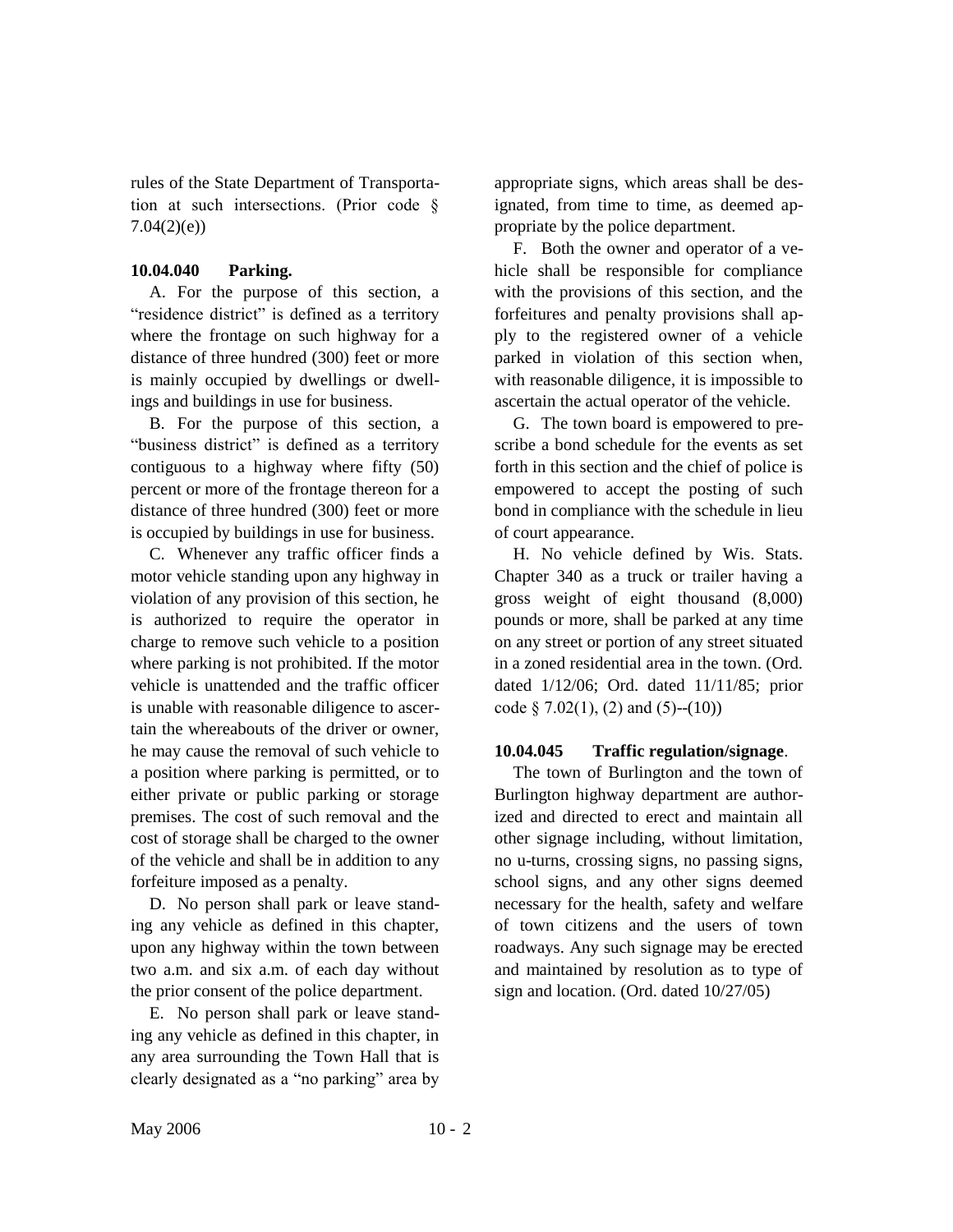## **10.04.050 Nonmoving violation and registration program.**

Pursuant to the provisions of Section 345.28(4) of the Wisconsin Statutes, the town elects to participate in a nonmoving traffic violation and registration program of the Wisconsin Department of Transportation and pay the costs established by the Department under Wisconsin Statute Section 85.13; such costs shall, in turn, be assessed against the persons charged with nonmoving traffic violations. The town clerk shall be responsible for complying with the requirements set forth in Wisconsin Statute Section 345.28(4). (Ord. dated 4/10/89: prior code § 7.02(11))

## **10.04.060 Restricted parking zones at White Oak Park, beach and boat launch.**

The parking of motor vehicles along the designated parking area at the town's White Oak Park, beach and boat launch premises shall be subject to parking within the designated zones, as established by the restricted parking signs posted at said location. Vehicles with trailers shall park within the established "Vehicle with Trailer Parking Zone." Vehicles without trailers shall park within the established "Vehicle Without Trailer Parking Zone." The restricted and designated "Handicapped Parking Zone" shall be restricted for handicapped parking only. (Ord. dated 3/12/98: prior code § 7.02(12))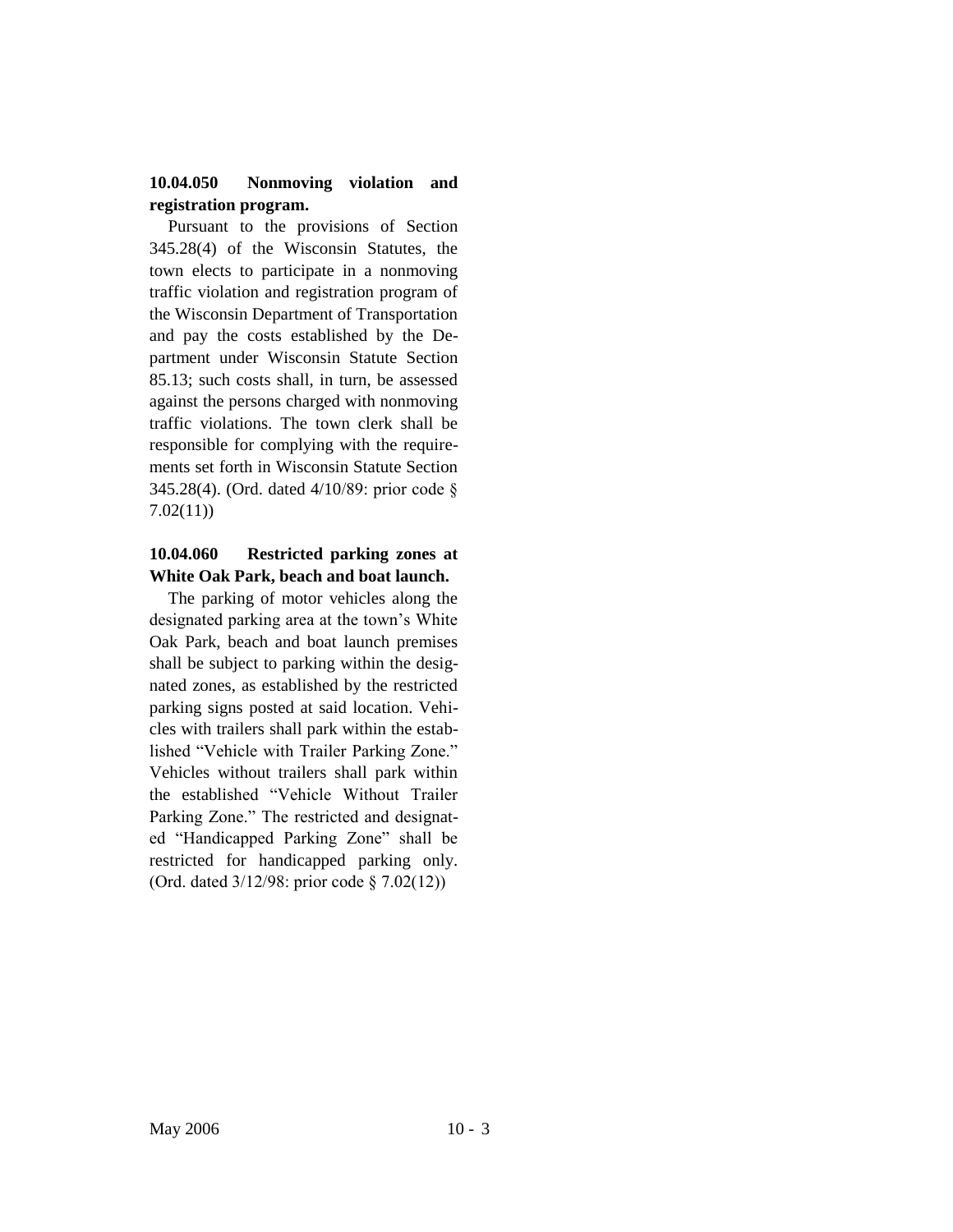## **ADMINISTRATION AND ENFORCEMENT**

**Sections:**

| 10.08.010 | <b>Penalties--Forfeiture</b> | and |
|-----------|------------------------------|-----|
| cost.     |                              |     |
| 10.08.020 | State forfeiture statutes.   |     |
| 10.08.030 | <b>State fine statutes.</b>  |     |
| 10.08.040 | Local regulations.           |     |
| 10.08.050 | Enforcement.                 |     |

**10.08.010 Penalties--Forfeiture and cost.**

The penalty for violation of any provision of this title shall be a forfeiture as hereafter provided together with costs under Section 345.27, Wis. Stats. (Prior code §7.15 (part))

### **10.08.020 State forfeiture statutes**.

Forfeitures for violation of Section 10.04.010 shall conform to the forfeiture permitted to be imposed for violation of the statutes adopted by reference, including any variations or increases for subsequent offenses. (Prior code  $\S$  7.15(1))

## **10.08.030 State fine statutes.**

The forfeiture for violation of any statute adopted by reference hereunder for which the penalty is a fine shall not exceed the minimum fine permitted under such statute. (Prior code § 7.15(2))

## **10.08.040 Local regulations.**

The penalty for violation of Chapters 10.12 through 10.28 shall be a forfeiture of not less than ten dollars (\$10.00) nor more than two hundred dollars (\$200.00), together with the costs of prosecution, and in default of payment of the forfeiture and costs of prosecution, imprisonment in the county jail until payment of such forfeitures and cost, but not exceeding ninety (90) days. (Prior code § 7.15(3))

### **10.08.050 Enforcement.**

A. Citations. Citations for all nonmoving traffic violations under this title shall conform to Section 345.28, Wis. Stats., and shall permit direct mail payment of the applicable minimum forfeiture to the town police department within ten (10) days of the issuance of the citation in lieu of court appearance. The issuing officer shall specify thereon the amount of the applicable forfeiture as provided by this title. The forfeiture for violation of all nonmoving traffic violations under this title shall double if the applicable minimum forfeiture is not paid to the town police department within ten (10) days of the issuance of the citation as set forth above.

B. Stipulation of Guilt or No Contest. Stipulations of guilt or no contest may be made by persons arrested for violations of this chapter in accordance with Section 345.27, Wis. Stats. Stipulations shall conform to the form contained in the uniform traffic citation and complaint under Section 345.11, Wis. Stats., and may be accepted within five days of the date of the alleged violation. Stipulations may be accepted by the police department.

C. Deposits. Any person stipulating guilt or no contest under subsection A of this section, must make the deposit required under Section 345.26, Wis. Stats., or, if the deposit is not established under such statute, shall deposit a forfeited penalty as provided in the schedule established by the town board. Deposits may be brought or mailed to the of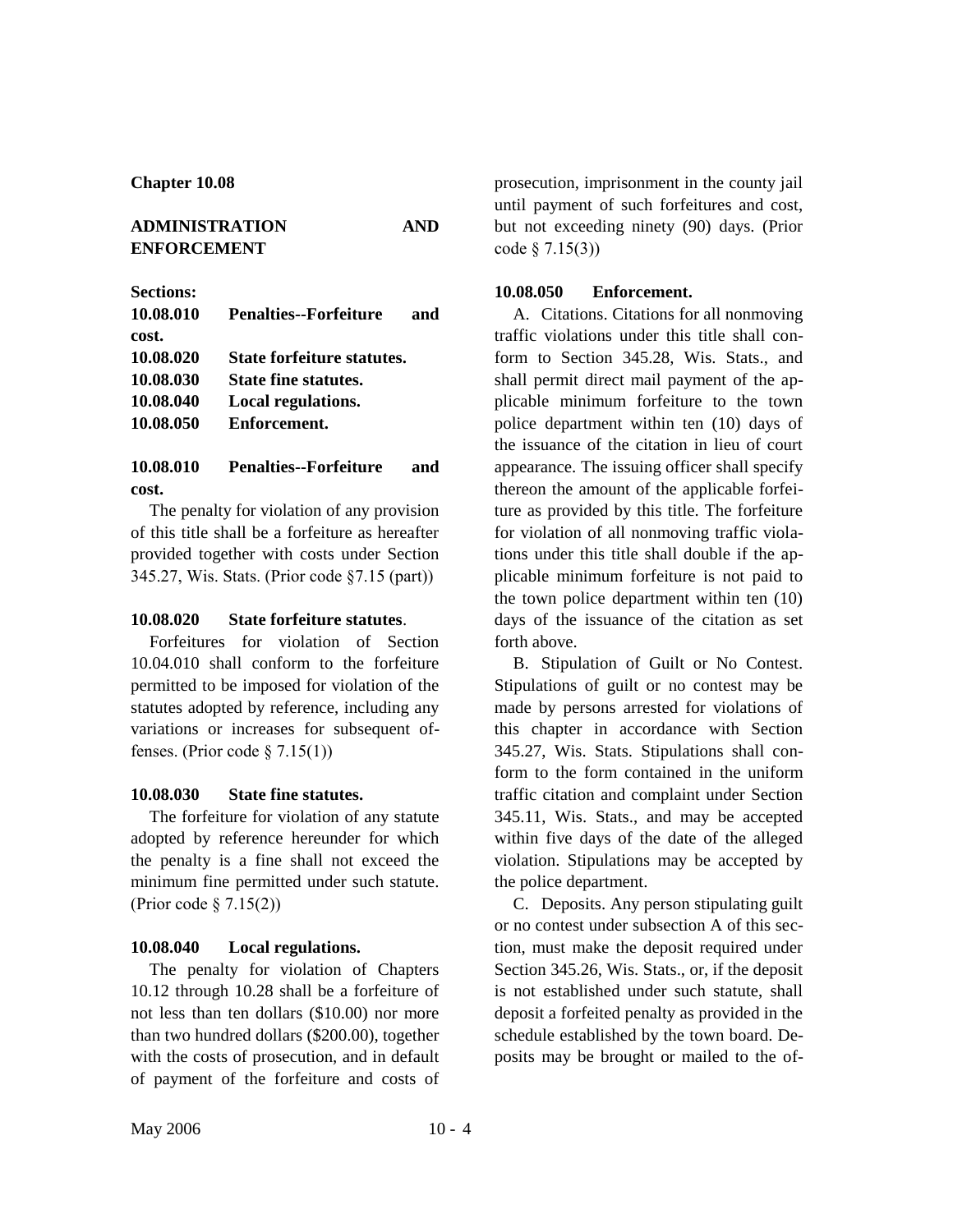fice of the police department as directed by the arresting officer.

D. Notice of Demerit Points and Receipt. Every officer accepting a forfeited penalty or money deposit under this chapter shall receipt therefor in triplicate as provided in Section 345.26(3)(b), Wis. Stats. Every officer accepting a stipulation under the provisions of this title, shall comply with the provisions of Sections 343.27, 343.28, 345.26(1)(a) and Section 345.27(2), Wis. Stats., and shall require the alleged violator to sign a statement of notice in substantially the form contained on the uniform traffic citation and complaint promulgated under Section 345.11, Wis. Stats.

E. Forfeitures in Treasury. Any officer accepting deposits or forfeited penalties under this title shall deliver them to the town treasurer within seven days after receipt. (Prior code § 7.16)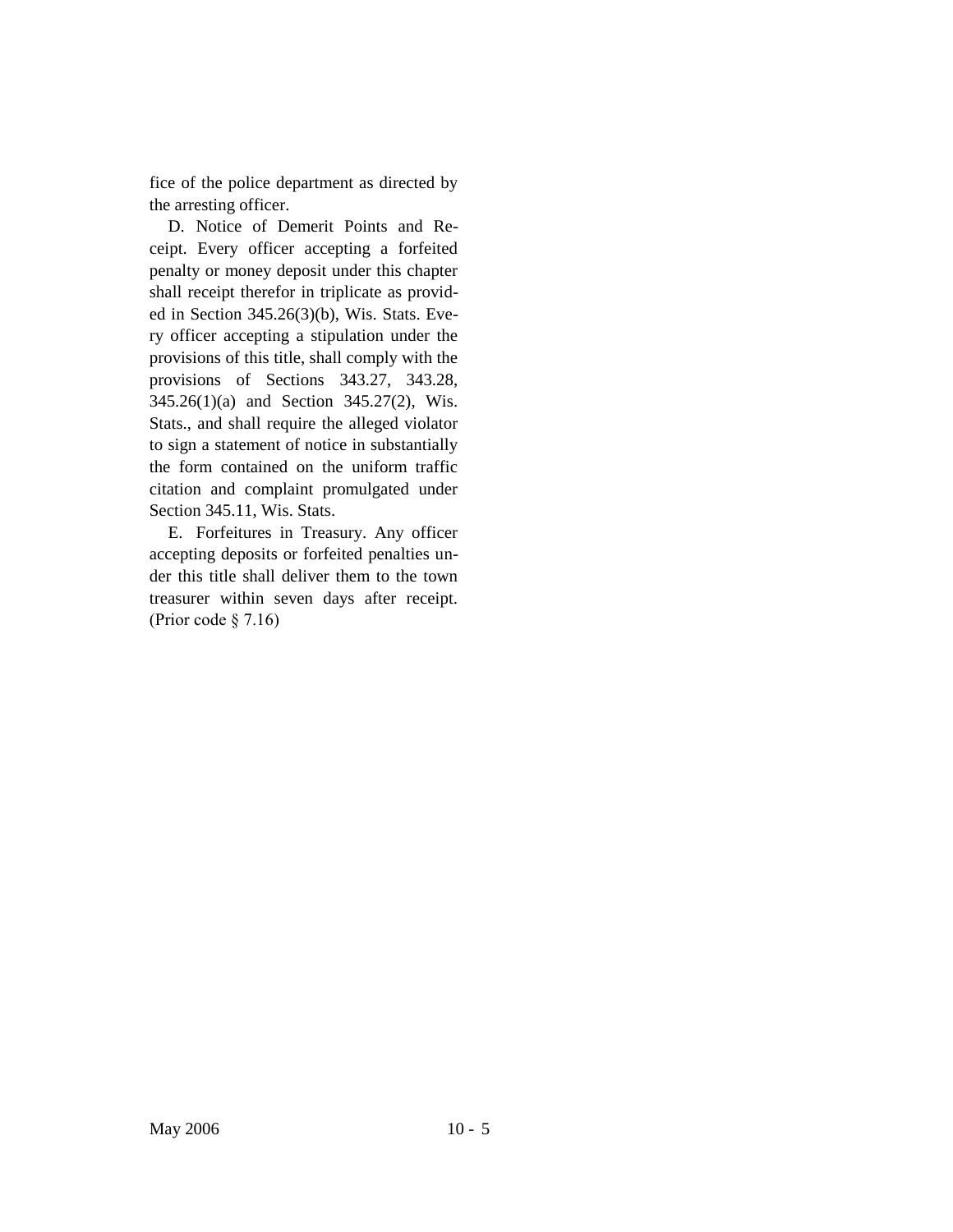### **BICYCLES**

| <b>Sections:</b> |                               |  |
|------------------|-------------------------------|--|
| 10.12.010        | <b>Registration required.</b> |  |
| 10.12.020        | Procedure--Fee--Expiration.   |  |
| 10.12.030        | Tag required.                 |  |
| 10.12.040        | Conditions of registration.   |  |
| 10.12.050        | Transfer of ownership--       |  |
| Dismantling.     |                               |  |

## **10.12.010 Registration required.**

No resident shall operate, propel or ride a bicycle upon any public street, highway or roadway in the town unless such bicycle is registered and has affixed to it a proper registration sticker as provided in this chapter. (Prior code § 7.06(1))

## **10.12.020 Procedure--Fee--Expiration.**

Application for registration shall be made by filing with the police department the name and address of the owner, together with a complete description of the bicycle, on forms provided by the department. Such registration shall be free of charge and nonexpiring. (Prior code § 7.06(2))

# **10.12.030 Tag required.**

Upon such registration, the police department shall cause a registration sticker to be issued to the applicant. Such sticker shall be promptly affixed to the top of the vertical post below the seat. Such sticker shall bear the same registration as the number shown on the applicant's registration and number in the police department files. Such sticker shall remain affixed to the bicycle and shall not be willfully removed, defaced or destroyed by any person. In the event of theft or loss of the registration sticker, a new

sticker shall be issued. (Prior code § 7.06(3))

## **10.12.040 Conditions of registration.**

Each registration sticker issued hereunder shall be deemed to be granted subject to the following conditions:

1. Traffic Rules. Every person operating, propelling or riding a bicycle on any public street, highway or roadway in the town shall observe any and all traffic rules and regulations applicable thereto.

2. Trick Riding Prohibited. No operator or rider of any bicycle shall remove both hands from the handlebars or both feet from the pedals or practice any stunt or acrobatic riding on any public street, highway or roadway.

3. Towing Prohibited. No operator of any bicycle shall tow or draw any coaster wagon, sled, person on roller skates, toy vehicles or any other similar vehicle on any public street, highway or roadway. (Prior  $code \, § \, 7.06(4))$ 

# **10.12.050 Transfer of ownership-- Dismantling.**

Within ten (10) days after any bicycle registered hereunder shall have changed ownership, the new owner shall notify the department and such registration shall be changed to reflect the new owner. (Prior code § 7.06(5))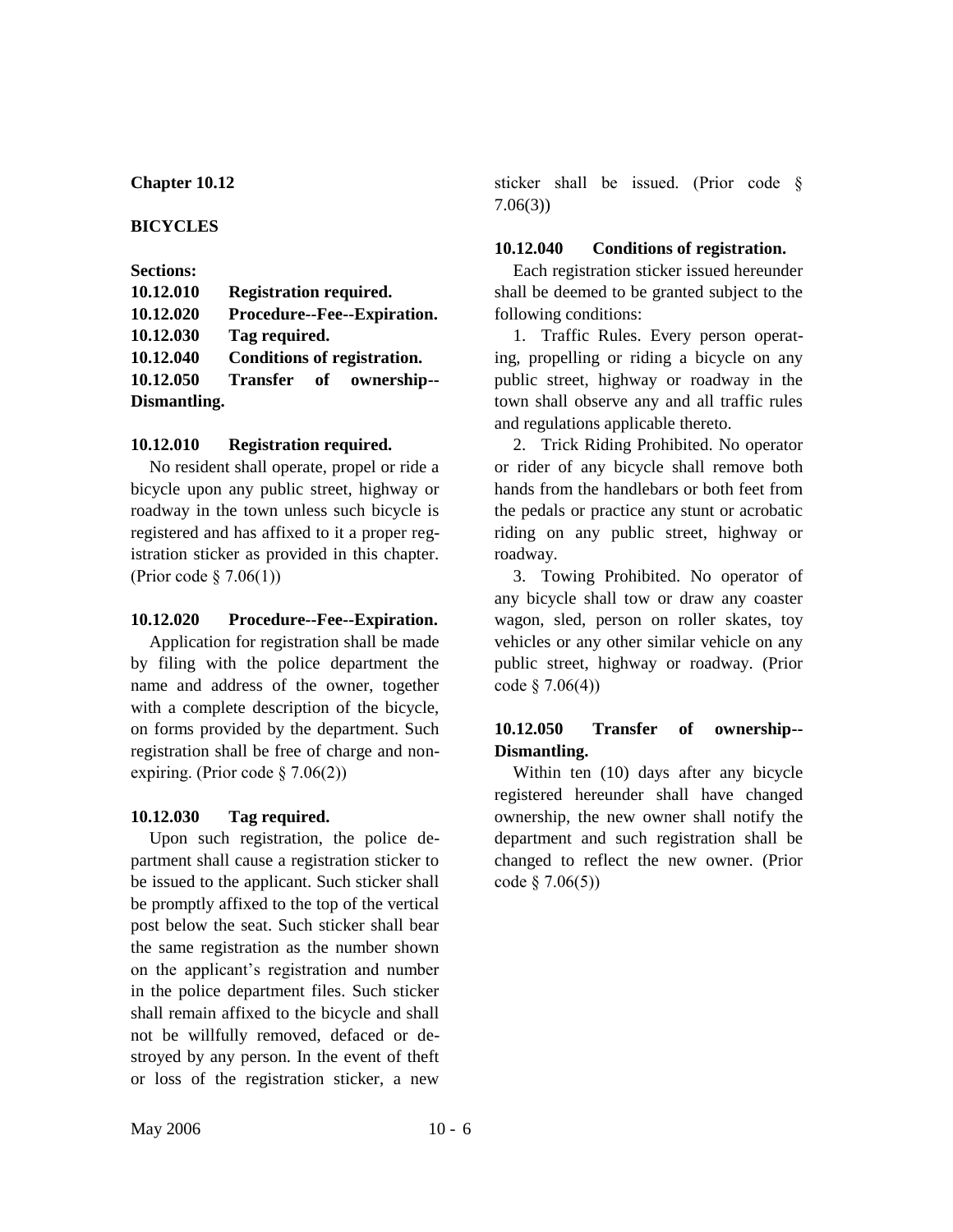## **SNOWMOBILES AND ALL-TERRAIN VEHICLES**

#### **Sections:**

**10.16.010 Snowmobiles--State provisions adopted.**

**10.16.020 Snowmobile regulations generally.**

**10.16.030 Operation of snowmobiles and certain other vehicles.**

**10.16.040 All-terrain vehicles--State provisions adopted.**

**10.16.050 Operating through or upon open waters of ice-bound lakes or rivers prohibited.**

## **10.16.010 Snowmobiles--State provisions adopted.**

Except as otherwise specifically provided in this chapter, all provisions of Chapter 350, Wis. Stats., describing and defining regulations with respect to snowmobiles for which the penalty is a forfeiture only, including penalties to be imposed and procedures for prosecution, are adopted and by reference made a part of this chapter as if fully set forth. Any act required to be performed or prohibited by any statute incorporated into this chapter by reference is required or prohibited by this chapter. Any future amendments, revisions or modifications of statutes incorporated in this chapter are intended to be made a part of this chapter in order to secure uniform statewide regulation of snowmobiles. (Ord. dated 1/13/86: prior code § 7.01(3))

## **10.16.020 Snowmobile regulations generally.**

A. No person shall operate or ride a snowmobile or all terrain vehicle on Brown Lake or Bohners Lake between ten-thirty p.m. of any day and seven a.m. of the subsequent day, except to cross a lake by direct route at a speed not in excess of ten miles per hour, provided, that the hours of limited operation shall be one a.m. to seven a.m. on Saturday and Sunday, on Christmas Eve and on New Year's Eve.

B. No person shall operate or ride a snowmobile on Browns Lake or Bohners Lake at any time when less than one inch of snow covers the ice. The town board may, by resolution, prohibit snowmobiling on Browns Lake and Bohners Lake whenever it deems such activity inappropriate for any other reason.

C. No person shall operate a snowmobile in the town in a contest of speed or maneuverability unless such contest is authorized by the town board.

D. No person shall leave a snowmobile running while unattended. Both the owner and operator of a vehicle shall be responsible for compliance with the provisions of this section, and the forfeiture and penalty provisions shall apply to the owner of the vehicle when, with reasonable diligence, it is impossible to ascertain the actual operator of the vehicle.

E. No person shall park or leave standing any snowmobile unless the key for such ignition is removed. Both the owner and the operator of a vehicle shall be responsible for compliance with the provisions of this section and the forfeiture and penalty provisions shall apply to the owner of the vehicle when, with reasonable diligence, it is im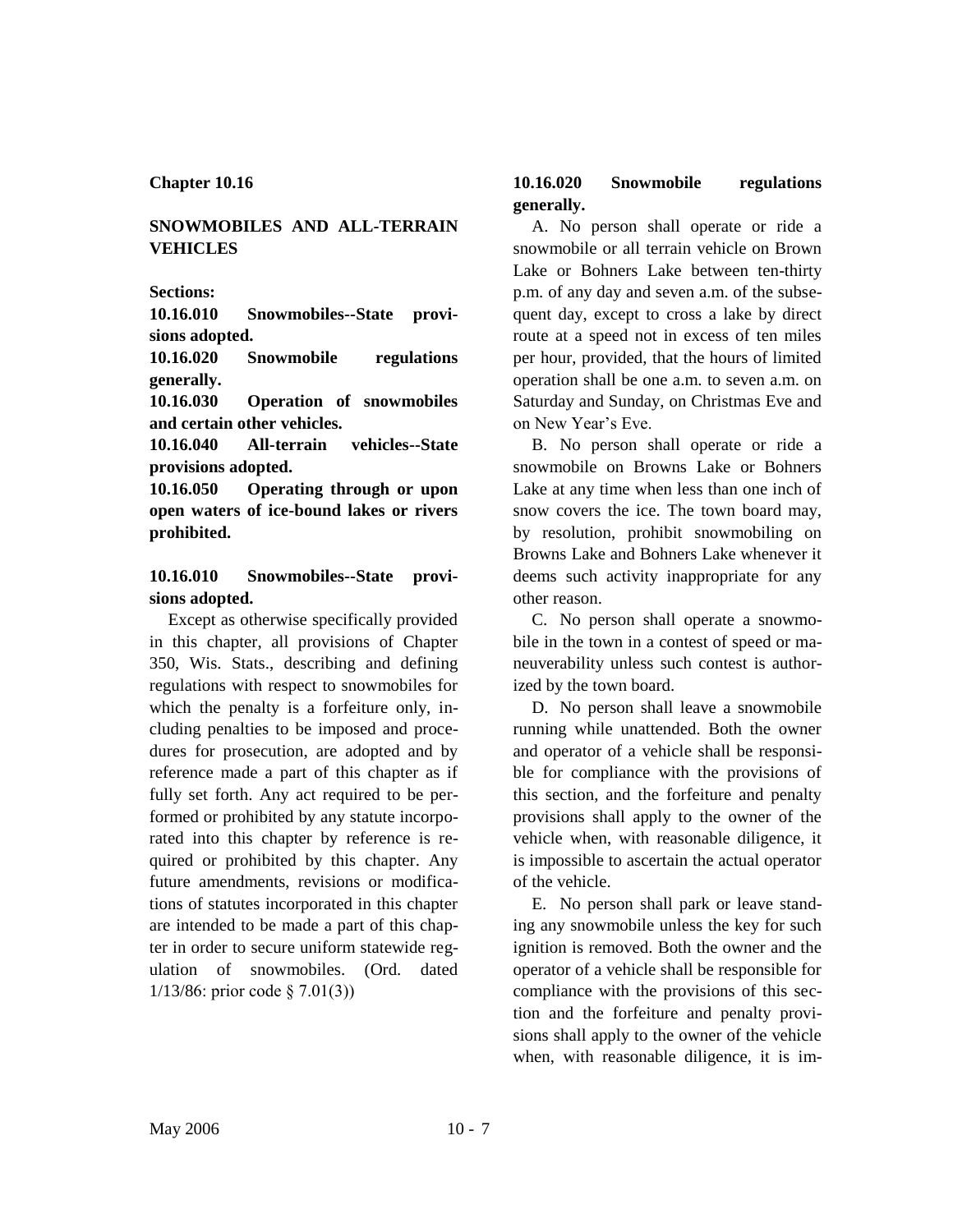possible to ascertain the actual operator of the vehicle. (Prior code § 7.08)

# **10.16.030 Operation of snowmobiles and certain other vehicles.**

A. Trespass to Private Property. No person shall enter upon the land of another, whether such land is posted, fenced or cultivated, for the purpose of hunting, fishing, snowmobiling, camping or for any other type of recreational activity, unless he has first secured permission from the land owner, lessee, person or entity legally entitled to possession thereof.

B. Obedience to Signs and Signals of Enforcement Officers--Fleeing from Officer.

1. No person, while operating a snow vehicle, trail bike, minibike, ATV or motorboat, after having received a visual or audible signal from an enforcement officer or marked enforcement vehicle, shall knowingly flee or attempt to elude any enforcement officer by wilful or wanton disregard of such signal so as to interfere with or endanger the operation of the enforcement vehicle or the enforcement officer or other vehicles, nor shall he increase the speed of his vehicle or extinguish the lights of his vehicle in an attempt to elude or flee. (Prior code § 9.18)

# **10.16.040 All-terrain vehicles--State provisions adopted.**

A. Except as otherwise specifically provided in this chapter, all the provisions of Section 23.33, Wis. Stats., describing and defining regulations with respect to allterrain vehicles for which the penalty is a forfeiture only, including penalties to be imposed and procedures for prosecution, are adopted and by reference made a part of this chapter as if fully set forth. Any act required to be performed or prohibited by any statute

incorporated into this chapter by reference is required or prohibited by this section. Any future amendments, revisions, or modifications of said section of the State Statutes incorporated into this chapter are intended to be made a part of this section with the same force and effect as if originally adopted, in order to secure uniform state wide regulation of all-terrain vehicles.

B. No person shall operate an all-terrain vehicle on any town shorelines, roadways, town parks, state property, state and county snowmobile trails, or on private property without the consent of the owner of such property.

C. The penalty provision for violation of this section shall be as provided in Chapter 1.20 of this code. (Ord. dated 1988: prior code § 7.17)

# **10.16.050 Operating through or upon open waters of ice-bound lakes or rivers prohibited.**

A. Statement of Public Policy. It is a public policy of the town to prevent the operation of self-propelled vehicles, during the winter months of each year over, through, or upon open waters of an ice-bound lake or river. The town board has determined that it is a dangerous practice to operate any type of a vehicle from the ice-covered portion of such lake or river into or upon the nonfrozen open waters of such lake or river. Such practice creates danger for the participant and danger to those who must rescue the participant from having entered into the open waters of the lake or river.

B. Prohibition. No person shall operate a snowmobile, all-terrain vehicle, or any other self-propelled vehicle through, upon, or into the open waters of an otherwise ice-bound lake or river situated within the town.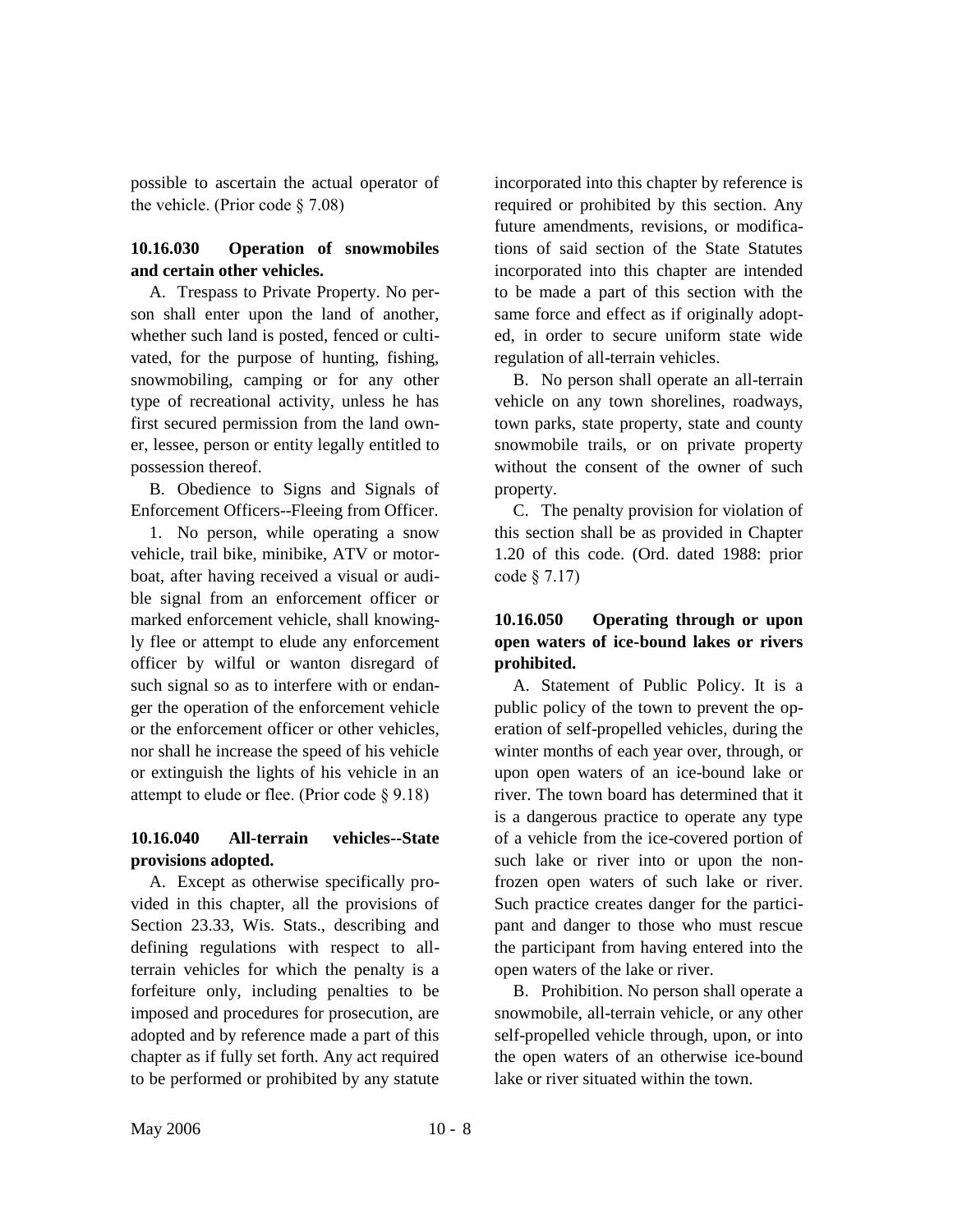C. Penalty. Any person violating the terms and provisions of this section shall be subject to the penalties set forth in Chapter 1.20 of this code. (Ord. dated 1/89: prior code § 20.19) 10.16.050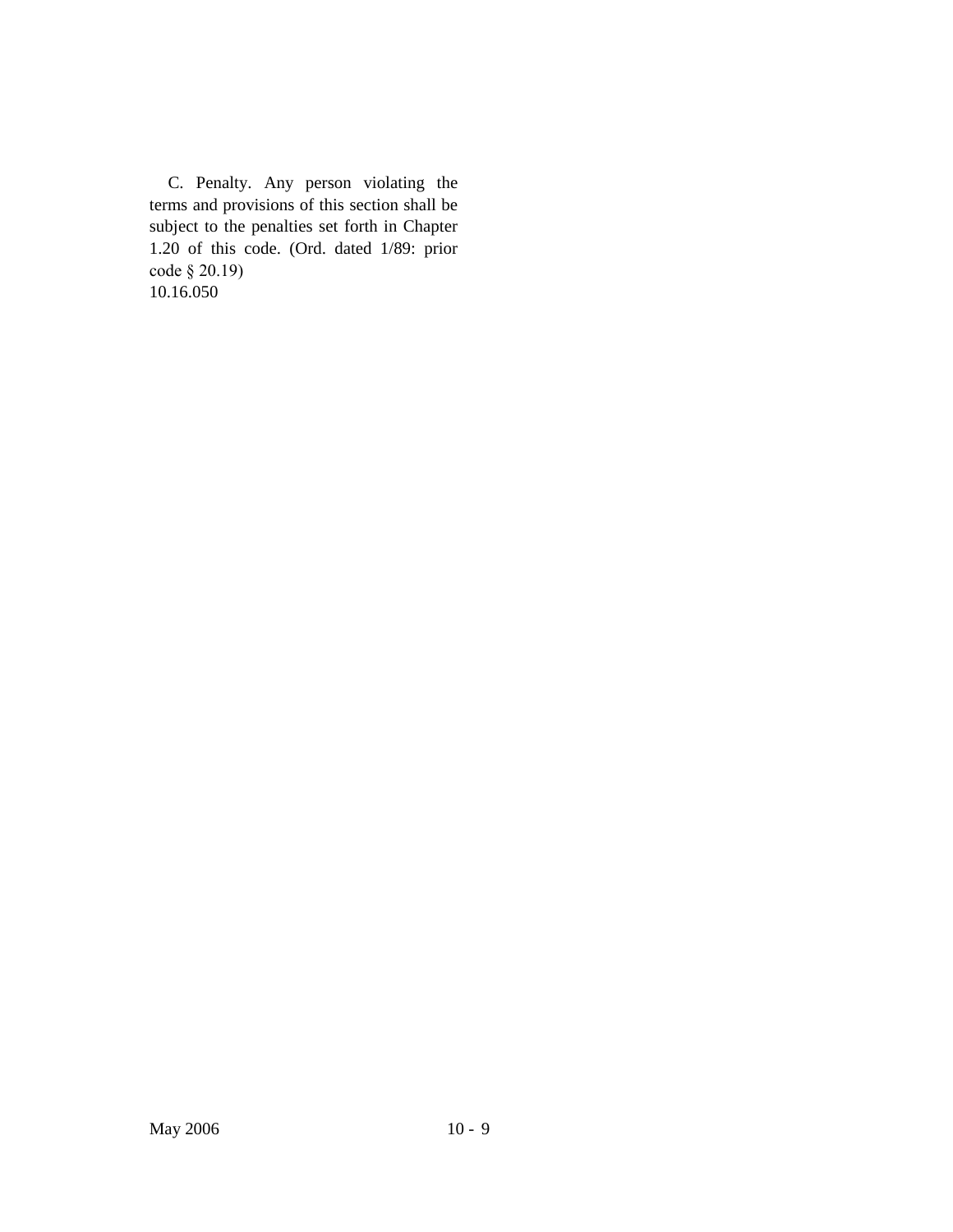## **MISCELLANEOUS TRAFFIC REGULATIONS**

**Sections:**

**10.20.010 Careless operation of motor vehicles prohibited.**

**10.20.020 Heavy traffic restricted.**

**10.20.030 Snow emergencies.**

**10.20.040 Operating motor vehicles on ice prohibited.**

## **10.20.010 Careless operation of motor vehicles prohibited.**

No person shall operate a motor vehicle within the town upon premises held out to the public for use of their motor vehicles whether such premises are publicly or privately owned, and whether or not a fee is charged for the use thereof, in a manner which demonstrates carelessness or indifference to the person or property of the operator or of others. (Prior code § 7.05)

#### **10.20.020 Heavy traffic restricted.**

A. All single-axle vehicles having a gross weight of more than six tons and all multi-axle vehicles having a gross weight in excess of ten (10) tons are prohibited from operating on any town roads except such town roads over which are routed state trunk highways. This restriction does not apply to the use of any town road for the purpose of obtaining orders for supplies or moving or delivering supplies or commodities to or from any place of business or residence which has an entrance on such town road.

B. Any person adversely affected by this ordinance may petition the town board for a permit. Based upon all of the circumstances, the town board may grant a permit or conditional permit. The town board shall hear input from the town roads supervisor and town engineer, and further the requesting party shall also be expected to be in compliance with all applicable zoning and permitting requirements which may be applicable to the particular circumstances. Any person requesting a permit shall pay an annual fee of one hundred dollars (\$100.00), and shall reimburse the town for any actual, out-ofpocket expenses associated with reviewing the request. The permit shall be for a duration of one year. Further, the permit may be revoked by the board for good cause shown. Any permit granted shall be prominently displayed in the vehicle at all times, such that it can be seen from the exterior of the vehicle.

C. The town or highway supervisor may, from time to time, place additional weight restrictions on certain roadways by posting the weight limits at all points of public ingress to said roadway, which weight limits shall be binding on all traffic, except by special permit from the town.

D. The penalty provision for violation of this section shall be as provided as in Chapter 1.20 of this code. (Ord. dated 8/12/04: Ord. dated 11/14/88: prior code § 7.07)

#### **10.20.030 Snow emergencies.**

A. Whenever the accumulation of new snow within a twenty-four (24) hour period exceeds three inches as measured on the level at the Town Hall, the highway superintendent is authorized to declare a snow emergency.

B. He shall thereupon notify radio stations WMIR, WRJN and WTMJ with the request that those stations broadcast the declaration.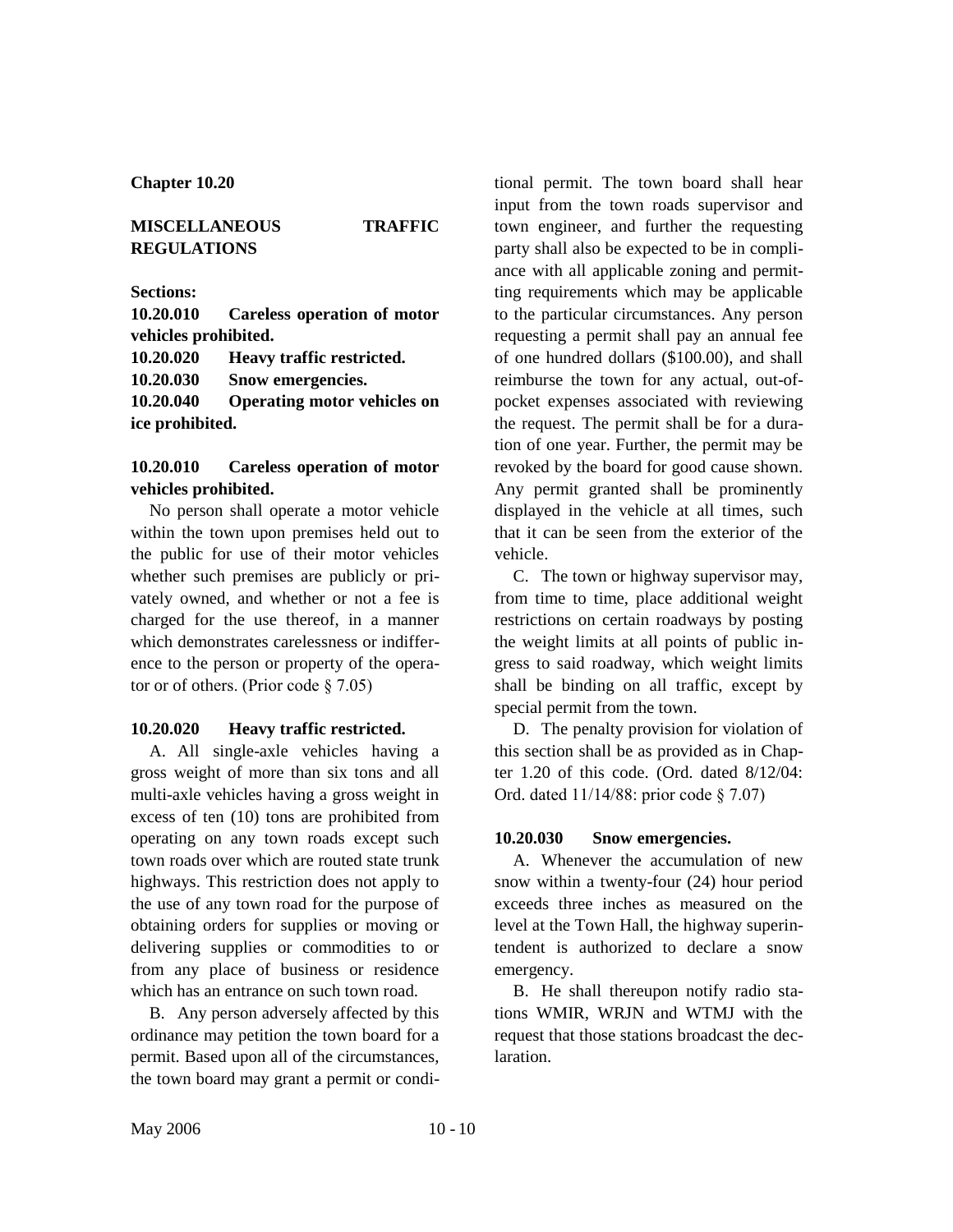C. Within one hour after any of the radio stations above are notified, parking on any street or highway in the town is prohibited and the police department may cause to be removed any vehicle parked thereon that impedes the operation of the highway department in dealing with the snow emergency. However, at least one-half hour before removal of the vehicle, a reasonable effort shall be made to notify the owner or an adult member of his household, either by telephone or in person, that removal is required.

D. The forfeiture for any violation of this section shall be twenty-five dollars (\$25.00) plus the cost of towing and storage. (Prior code § 7.09)

10.20.040 Operating motor vehicles on ice prohibited.

No person shall operate a motor vehicle upon the ice cover of any lake within the boundaries of the town.

A. Definitions.

Vehicle, Motor. "Motor vehicle" means any self-propelled vehicle which is used or was designed to be used on public highways as a licensed motor vehicle, including those vehicles defined as "automobile," "farm trucks," "motor bus," "motor truck," "road tractor" and "station wagon" in Section 340.01, Wis. Stats.

Vehicles, Authorized Emergency. "Authorized emergency vehicles" defined as follows:

1. Police vehicles, whether publicly or privately owned;

2. Conservation wardens' vehicles or foresters' trucks, whether publicly or privately owned;

3. Vehicles of a fire department or fire patrol;

4. Privately owned motor vehicles being used by deputy state fire marshals or by personnel of a full-time or part-time fire department or by members of a volunteer fire department while enroute to a fire or on an emergency call pursuant to orders of their chief or other commanding officer;

5. Such emergency vehicles of municipal or county departments or public service corporations as are designated or authorized by the local authorities to be authorized emergency vehicles;

6. Such emergency vehicles of state departments as are designated or authorized by the heads of such departments to be authorized emergency vehicles;

7. Such ambulances, whether publicly or privately owned, as are designated or authorized by local authorities to be authorized emergency vehicles;

8. The county board of supervisors of any county can authorize the county coroners to use an emergency vehicle for the purpose of traveling enroute to the scene of a fatal accident or a death and on such other occasions as are authorized pursuant to subdivision 5 of this subsection.

B. Exemptions. This section shall not apply to:

1. The operator of any authorized emergency vehicle when responding to an emergency call or when in pursuit of an actual or suspected violator of the law;

2. The operator of any vehicle who has been issued a permit by the town board to operate a vehicle upon an ice covered lake at the times and places specified in such permit issued in accordance with subsection C of this section.

C. Permits.

1. Single Vehicle Permits. Any person desiring to operate a motor vehicle upon any